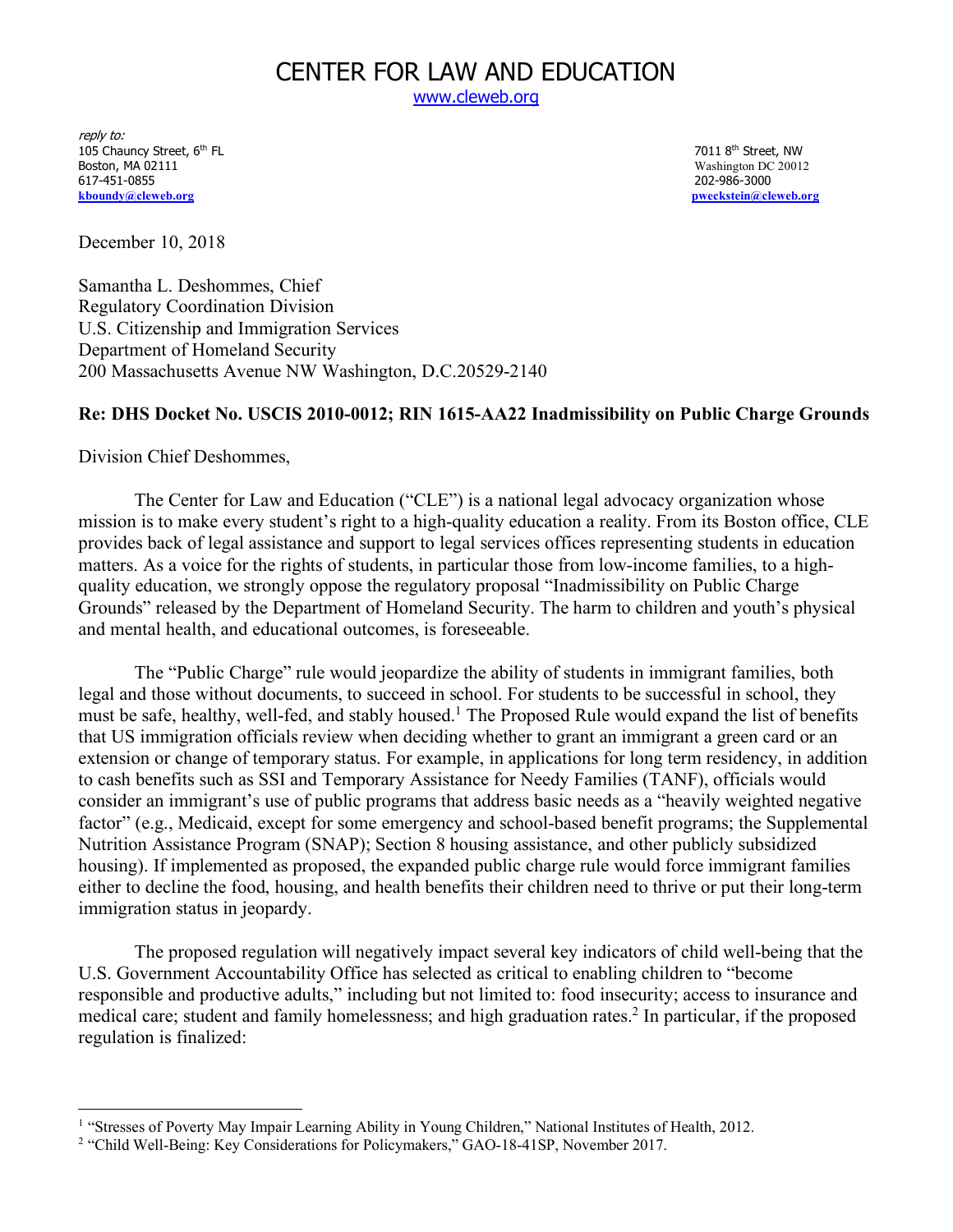- 1. More students will arrive to school hungry and schools will have difficulty maintaining their school-wide lunch programs;
- 2. Fewer students will have access to critical healthcare services, including mental health services, both in and out of school;
- 3. More students will experience the trauma of homelessness; and
- 4. Toxic stress among children will lead to long-term developmental consequences.

As nearly 20 million children, or more than 25 percent of children in the U.S., live with at least one immigrant parent, <sup>3</sup> this proposed rule change would adversely affect the development, learning, and achievement of a significant proportion of the nation's youth population. <sup>4</sup> The deleterious impact will be especially tangible for low-income children, as 31 percent of our nation's low-income children aged birth to seventeen are children of immigrants<sup>5</sup> and, nationwide, approximately 9.6 million children have immigrant parents with incomes below 200 percent of the federal poverty level.<sup>6</sup>

Immigrant children and children of immigrants already face significant challenges in accessing the benefits of a public education (e.g., heightened levels of poverty, trauma, fear, social and emotional stress related to family separation, their own or their family members' documentation status, limited literacy or struggle to attain English language proficiency).<sup>7</sup> Despite these challenges, children in immigrant families, including ELs who complete high school, are more likely to enroll in college, be employed or in school, and are less likely to have a criminal record or to have a child as a young adult compared to peers from nonimmigrant families.<sup>8</sup> Nevertheless, to succeed, many of these children may require targeted native language support, intervention strategies from qualified educators, and wrap around services targeted to their economic, health, and housing needs and those of their families. The proposed rule would exacerbate the barriers these students face to become college and career ready.

## **1. If the proposed regulation is finalized, more students will arrive to school hungry and schools will have difficulty maintaining their schoolwide lunch programs**

<sup>&</sup>lt;sup>3</sup> Ninety-six percent of young children of immigrants are U.S. citizens. Park et. al., "Immigrant and Refugee Workers in the Early Childhood Field: Taking a Closer Look," Migration Policy Institute, April 2015. This means that an overwhelming majority of young children of immigrants live in "mixed-status households," where at least one parent, and potentially other family members, are lawful permanent residents, legal residents, or undocumented. Lee et. al, "Two Generational Strategies to Improve Immigrant Family and Child Outcomes," CLASP, March 2015. In Massachusetts, where one in six residents is foreign-born, 28.5% of children have at least one immigrant parent and 80% of children of immigrants are U.S. citizens through birth. "Immigrants are our Commonwealth," Massachusetts Immigrant and Refugee Advocacy Coalition Factsheet, updated April 2, 2018.

<sup>4</sup> Samantha Artiga and Anthony Damico, "Nearly 20 Million Children Live in Immigrant Families that Could Be Affected by Evolving Immigration Policies," Kaiser Family Foundation, April 18, 2018. Young children of immigrants, birth to five-yearsold, make up over one-fifth of the child population in twenty-two states. Lee et. al, "Two Generational Strategies to Improve Immigrant Family and Child Outcomes," CLASP, March 2015. The number of young children of immigrants doubled between 1990 and 2013, from 2.9 million to 5.8 million (ibid).

<sup>5</sup> Lee et. al, "Two Generational Strategies to Improve Immigrant Family and Child Outcomes," CLASP, March 2015. <sup>6</sup> Jiang, Ekono, and Skinner, "Basic Facts About Low-Income Children," National Center for Children in Poverty, February 2016.

 $^7$  In fall 2015, ELs comprised 9.5 percent, or 4.8 million public school students in the United States; this reflected a significant increase over those counted in fall 2000 (8.1 percent, or 3.8 million students). In fall 2015, ELs comprised more than 10 percent of the public school enrollment in eight states, namely Alaska, California, Colorado, Kansas, Nevada, New Mexico, Texas, and Washington. California identified the highest percentage of ELs (21 percent) among its public school students followed by Texas and Nevada at 16.8 percent. The number of ELs in public schools was higher in fall 2015 than in fall 2010 in 36 states and the District of Columbia, with the largest increase occurring in Massachusetts (3.0 percentage points). "English Language Learners in Public Schools," National Center for Education Statistics, April 2018, accessed at https://nces.ed.gov/programs/coe/indicator\_cgf.asp.

<sup>8</sup> Sandra L. Hofferth and Ui Jeong Moon, "How Do They Do It? The Immigrant Paradox in the Transition to Adulthood," Social Science Research Vol. 57, May 2016.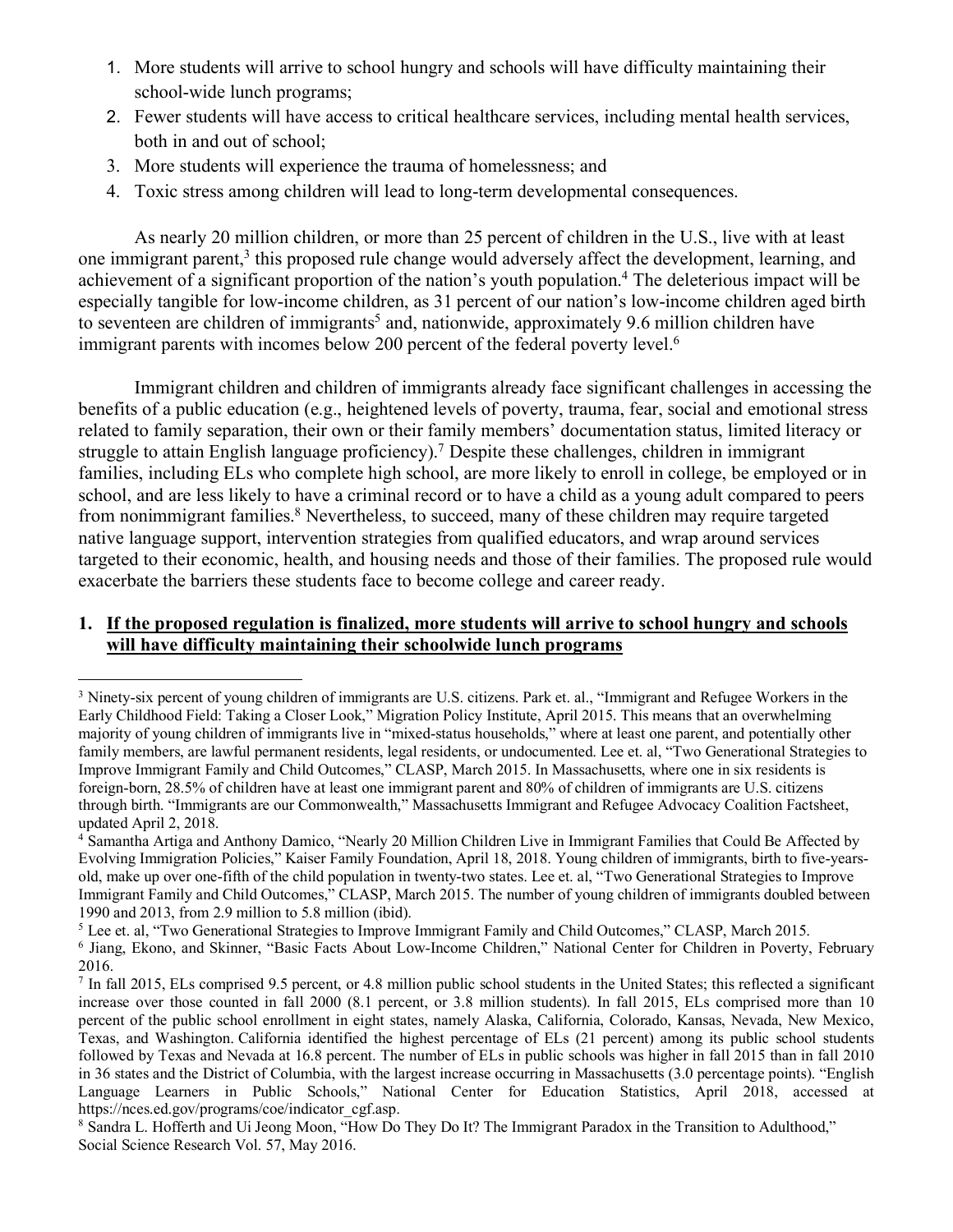The proposed rule will likely lead to reduced participation in SNAP. SNAP predominantly serves families with children, and twenty percent of participating children live in a household with at least one non-citizen. <sup>9</sup> The benefits of SNAP are numerous for children: in 2012, SNAP lifted 2.1 children out of deep poverty and kept 4.9 million children out of poverty altogether. <sup>10</sup> SNAP reduces child food insecurity by a third and provides children with a critical food source during summer months when free and reduced school lunches are not available.<sup>11</sup> SNAP has also been shown to improve child health; children receiving SNAP are less likely to be in poor or fair health or underweight, and "their families are less likely to make tradeoffs between paying for health care and paying for other basic needs, like food, housing, heating, and electricity."<sup>12</sup> Serious consequences result when children lose some or all of their SNAP benefits – such children "are more likely to have poor health, be food insecure, forgo medical care, or make health care tradeoffs than families who consistently receive SNAP benefits."13

The health benefits conferred by childhood participation in SNAP have translated to demonstrated success in school. Access to regular, stable meals is essential for developing memory and social and emotional skills which are crucial to school success.<sup>14</sup> Furthermore, SNAP participation has been shown to improve reading and math skills in elementary school children, especially young girls. <sup>15</sup> One study has shown that SNAP led to a sixteen percent increase in high school graduation rate compared to non-SNAP participants, and a simultaneous reduction in childhood obesity, heart disease, and stunted growth.<sup>16</sup> Childhood SNAP participants, including immigrant children, are *less likely* to rely on SNAP or TANF in adulthood, and are therefore more likely to be economically self-sufficient as adults. <sup>17</sup> SNAP is a vital resource for ensuring that our neediest children are on a path to educational attainment and selfsufficiency. Since immigrant children who participate in SNAP are less likely to depend upon government resources as adults, such participation should be seen as an important investment in their futures, not a penalizing factor against them.

A reduction in families participating in SNAP may also have larger consequences for the federal school lunch program. Currently, direct certification of student eligibility for free lunch through SNAP participation forms the foundation of the Community Eligibility Provision (CEP) of the school lunch program. Over 20,000 high poverty schools offer schoolwide free breakfast and lunch through CEP. This allows schools to combat childhood hunger, which in turn boosts attendance and academic achievement, while reducing discipline referrals. Community eligible schools qualify for this provision by having a minimum of 40 percent of their students certified to receive free meals without submitting an application; much of this certification occurs through SNAP participation. The proposed rule change will lead to fewer children and families using SNAP, including families whose children would not be penalized for using SNAP but who may avoid signing up for the program out of fear and uncertainty. In turn, this will reduce the number of students who are directly identified for free lunch under the CEP. Schools may no longer be able to provide full school-wide free breakfast and lunch to their high poverty students based on decreased enrollment in SNAP. If schools lose their CEP eligibility, they must depend on parents turning in paperwork to certify their income levels. This process is not only burdensome for the school, it is also difficult to get families to complete the forms — especially in a climate of fear around filling out any government paperwork. We are aware of families who are too scared to fill out lunch eligibility forms,

 <sup>9</sup> Carlson et. al., "SNAP Works for America's Children," Center on Budget and Policy Priorities, Sept. 29, 2016  $10$  ibid.

 $11$  ibid.

 $12$  ibid.

 $13$  ibid.

 $14$  ibid.

 $15$  ibid.

<sup>&</sup>lt;sup>16</sup> Hoynes et. al., "Long-Run Impacts of Childhood Access to the Safety Net," American Economic Review, April 2016.  $17$  ibid.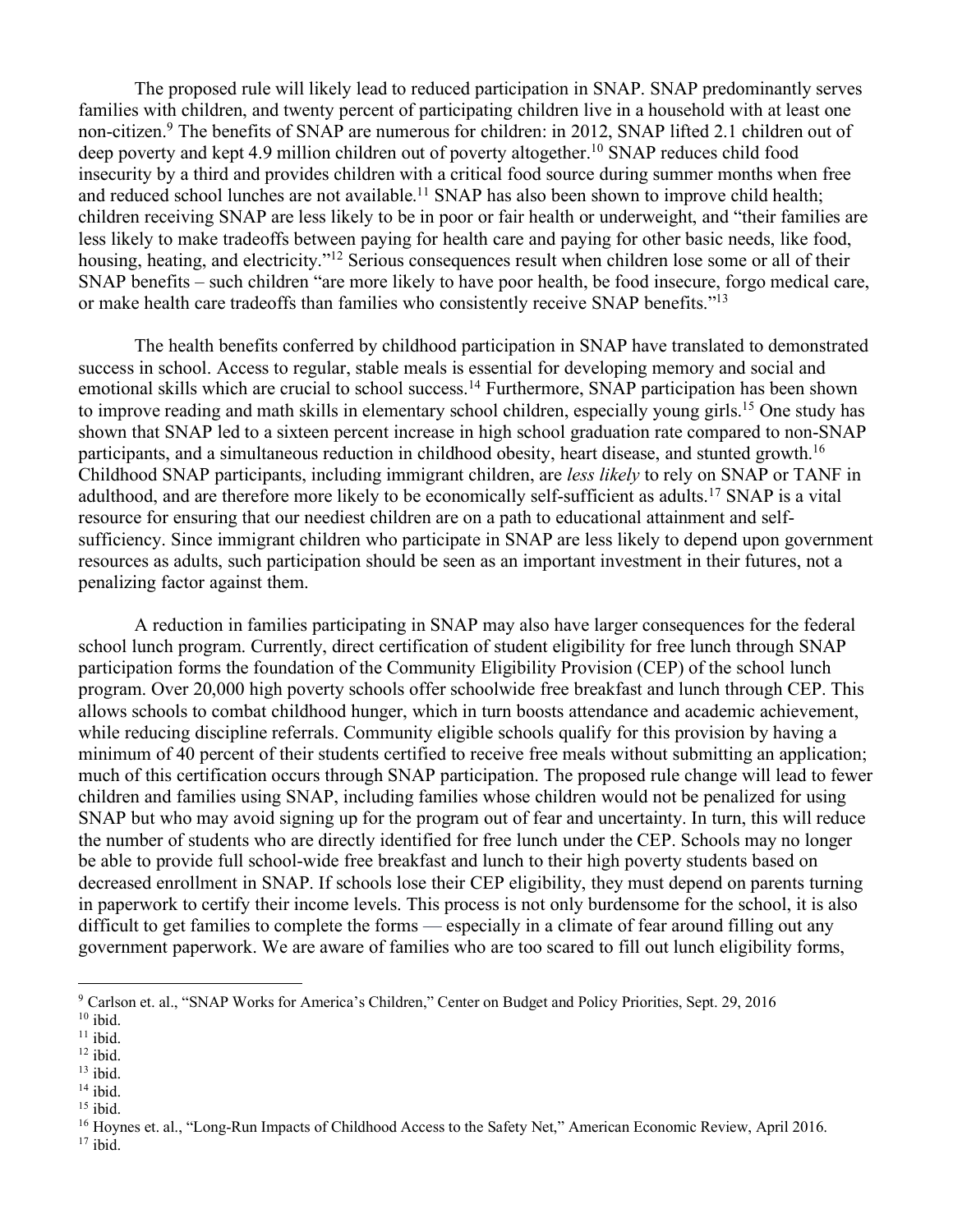even though the federal school lunch program is not currently included in the proposed regulation. If schools lose CEP eligibility, they will have to struggle to get families to complete paper applications or risk losing funding for their free breakfast and lunch programs, even though the number of poor, hungry students in their schools remains the same. This places an unreasonable burden on schools, who should be focused on educating the students within their walls.

### **2. Fewer students will have access to critical healthcare services both in and out of school**

Furthermore, the inclusion of Medicaid in the proposed rule will likely have a chilling effect on individuals in immigrant families, including citizen children. Currently, Medicaid/CHIP provides coverage to over 8 million citizen children with an immigrant parent. <sup>18</sup> Parents whose children are not directly affected by the proposed rule may choose to disenroll both themselves and their children from Medicaid because they fear even their citizen children's enrollment will have an adverse effect on their family's immigration status.<sup>19</sup> The Kaiser Family Foundation estimates that "between 2.1 million and 4.9 million Medicaid/CHIP enrollees living in a family with at least one noncitizen would disenroll" despite remaining eligible, "due to chilling effects among enrollees in immigrant families, including their primary citizen children."20 This reduced access to healthcare for children will lead to worse health outcomes, which will be compounded by nutrition concerns caused by reduced enrollment in SNAP.

Access to Medicaid/CHIP in early childhood, as well as for fetal care, has been shown to increase educational attainment and decrease dropout rates.<sup>21</sup> There is a strong link between access to childhood Medicaid and improved health and economic well-being in adulthood (Hoynes, Hilary W. and Diane Whitmore Schanzenbach, "Safety Net Investments in Children," Brookings Papers on Economic Activity, Spring 2018). Medicaid access during childhood improves chances of college completion and adult employment.<sup>22</sup> Thus, as with SNAP, Medicaid/CHIP is a crucial investment in immigrant children that helps them on a path to self-sufficiency in adulthood. Participation in such programs should be encouraged, not seen as a warning sign for future government dependence.

Students who don't have access to stable health care are more likely to be chronically absent from school. For example, nearly 10 percent of children aged four to fourteen are diagnosed with asthma, which accounts for 14 million absences each school year; children with more serious asthma are over three times more likely than their peers to miss ten or more days of school. Tooth decay, the most chronic disease among children, leads to almost two million school absences a year. <sup>23</sup> Without Medicaid/CHIP, students will not be able to access the healthcare they need and will miss even more school. The effects of chronic absenteeism on school success are serious. Students who are chronically absent in their early years of education are much less likely to read on grade level by third grade; students who aren't reading on grade level by third grade are three times more likely to eventually drop out of high school ("Students with Disabilities and Chronic Absenteeism," National Center on Educational Outcomes Brief Number 15, April 2018). In high school, chronic absenteeism is a better indicator for dropout rates than achievement on test scores. 24

<sup>&</sup>lt;sup>18</sup> Samantha Artiga and Anthony Damico, "Nearly 20 Million Children Live in Immigrant Families that Could Be Affected by Evolving Immigration Policies," Kaiser Family Foundation, April 18, 2018.

<sup>19</sup> Samantha Artiga, Rachel Garfield, and Anthony Damico, "Estimated Impacts of the Proposed Public Charge Rule on Immigrants and Medicaid," Kaiser Family Foundation, October 2018.

 $20$  ibid.

<sup>&</sup>lt;sup>21</sup> Cohodes et. al., "The Effect of Child Health Insurance Access on Schooling: Evidence from Public Insurance Expansions," National Bureau of Economic Research, 2014.

 $^{22}$ ibid.

<sup>&</sup>lt;sup>23</sup> "Mapping the Early Attendance Gap: Charting a Course for School Success," Attendance Works, September 2015.  $24$  ibid.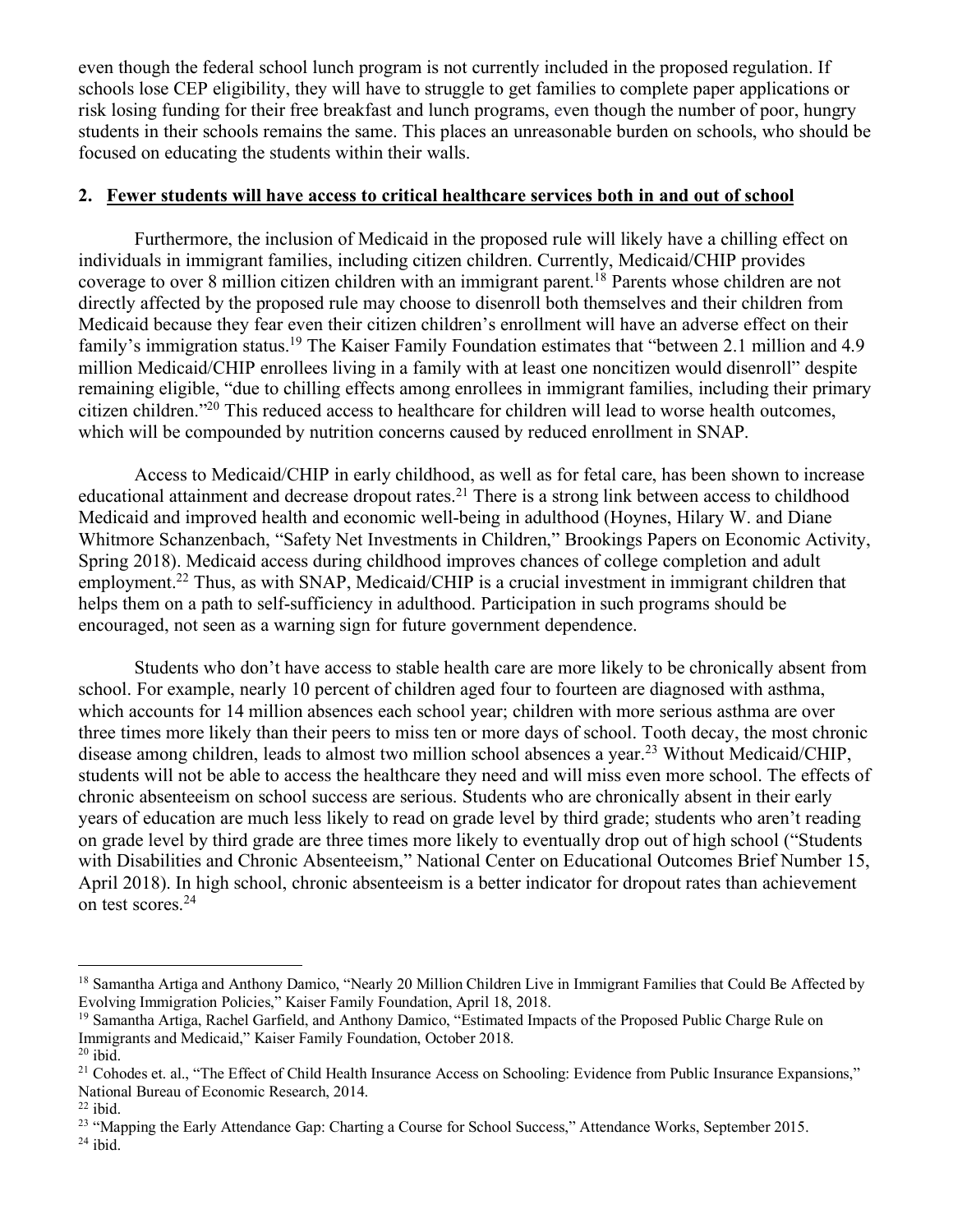Furthermore, a decrease in Medicaid/CHIP enrollment can affect funding for school-based health centers, at least 72 percent of which bill Medicaid/CHIP for services provided to students who are enrolled in Medicaid/CHIP.<sup>25</sup> If student enrollment in these programs goes down, so does the available revenue for these school-based programs. Thus, students who are disenrolled in Medicaid/CHIP due to this proposed rule may lose access to regular health care both in and out of school. As our partner organization Massachusetts Advocates for Children has explained in their public comments, the proposed rule may have an especially harsh impact on students with disabilities who depend on Medicaid support for their developmental success.

### **3. More students will experience the trauma of homelessness**

Including Section 8 vouchers and public housing programs in the proposed rule would have disastrous effects on students who currently benefit from this program. This would lead to an increase in students who are homeless or have an unstable housing situation. Families who lose subsidized housing support may be forced into crowded or poor housing conditions and may move frequently in search of stable housing, all of which are factors associated with reduced educational performance.<sup>26</sup> Children who experience homelessness or residential instability are more likely to have "weaker vocabulary skills, problem behaviors, grade retention, high school drop-out rates, and lower adult educational attainment" than peers who have stable housing. <sup>27</sup> Children who are homeless are four times more likely to have developmental delays that impede academic success and are diagnosed with learning disabilities at twice the rate of their peers. <sup>28</sup> Homeless youth also have greatly increased incidences of mental and emotional disabilities, which leads to difficulty succeeding in school. <sup>29</sup> Homeless children are also at a much greater risk of chronic absenteeism, which leads these children to be held back at much higher rates than their peers. 30

#### **4. Toxic stress among children will lead to long-term developmental consequences**

The proposed rule is contributing to a broader climate of fear and uncertainty among immigrant children and families. Parents and pediatricians have noticed that fear among children, including citizen children and children with lawfully residing parents, is creating toxic stress that manifests in a variety of ways, including behavioral symptoms such as "problems sleeping and eating, regression, increased restlessness and agitation, and withdrawal from family and friends," psychosomatic symptoms including "headaches, stomach aches, nausea, and vomiting," and mental health symptoms such as "anxiety, having panic attacks, displaying symptoms of depression, and/or expressing an overall loss of hope for the future."31 Doctors have noted that students are having difficulty paying attention in school "because of their stress and worries about potentially losing their parents," and they are showing heightened signs of attention issues that may stem from fear and anxiety about their parents potentially being deported.<sup>32</sup> There are significant concerns that the toxic stress experienced by children in the current climate will have long-term consequences. According to the Kaiser Family Foundation, "Children living with the constant

 $32$  ibid.

 <sup>25</sup> "School based health Centers: Available Information on Federal Funding, GAO-11-18R, 2010

<sup>&</sup>lt;sup>26</sup> Elizabeth J. Mueller and J. Rosie Tighe, "Making the Case for Affordable Housing: Connecting Housing with Health and Education Outcomes," Journal of Planning Literature Vol. 21 No.4, May 2007.

<sup>&</sup>lt;sup>27</sup> Heather Sandstrom and Sandra Huerta, "The Negative Effects of Instability on Child Development: A Research Synthesis," Urban Institute, September 2013.

<sup>&</sup>lt;sup>28</sup> Molnar, JM; et al. "Constantly compromised: the impact of homelessness on children," Journal of Social Issues 46(4): 109-124, 1990.

<sup>&</sup>lt;sup>29</sup> Elizabeth J. Mueller and J. Rosie Tighe, "Making the Case for Affordable Housing: Connecting Housing with Health and Education Outcomes," Journal of Planning Literature Vol. 21 No.4, May 2007.

<sup>30</sup> Sandel, Megan; et al. "There's No Place Like Home." Housing America, 1999.

<sup>&</sup>lt;sup>31</sup> Samantha Artiga and Petry Ugbi, "Living in an Immigrant Family in America: How Fear and Toxic Stress are Affecting Daily Life, Well-Being, & Health," Kaiser Family Foundation, December 2017.